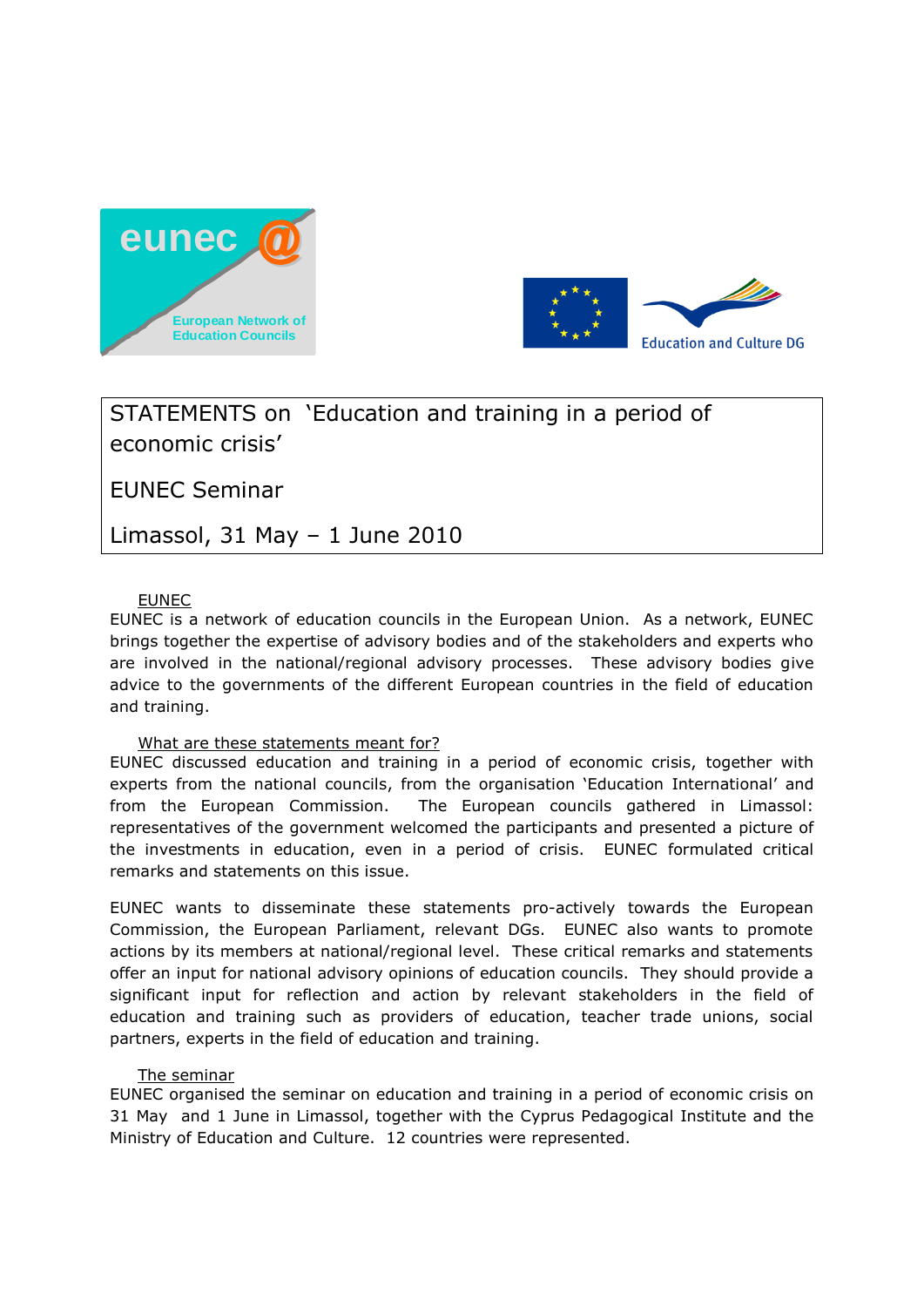#### *THE IMPACT OF THE CRISIS ON EDUCATION*

#### *Negative effects*

European countries are just starting to feel the impact of the crisis on national budgets. It is clear that some countries yet feel the impact of important economic measures, particularly in Central and Eastern Europe. It is not yet clear what price education will pay. In Western Europe, measures often have caused a reduction or a delay in new projects and new investments.

Loans will certainly continue to have a negative impact on education and will exacerbate developments that are already taking place.

It is important to continue to commission research during a crisis like this in order to evidence the impact of such crisis and to guard against an erosion in the quality of outcomes and opportunities for our children/students.

Reduction in the investment for education would be disastrous for social cohesion: the risks for those groups most at need (minority groups, lower skilled, those with special educational/social needs) are great. At the same time, people without qualifications risk to be more and more excluded from work and social provisions.

The need for substantial financial cuts and shrinking budgets should not become an obstacle in the implementation of educational reforms; cuts in the budgets should not be aimed at the development expenditure, but at operational costs.

In the perspective of budgetary constraints, the impact on the teaching profession is a crucial one. The attractiveness of the teaching profession should be one of the corner stones of budget policies. Economic cuts should not impact teachers by increasing workloads, hiring of unqualified – but cheaper – teachers. Performance related assessments should not tie salaries to standardized test results.

Improving lifelong learning is an important factor in order to counter the negative effects of the crisis.

#### *Opportunities offered by the crisis*

The global economic crisis has provided the opportunity to pause and reflect on our education systems, how they are funded and what their priorities should be.

The crisis can provide a drive to optimise the efficiency of available resources in order to continue the efforts without any compromises or reductions to quality: money has to be chanelled to the most problematic areas.

In responding to this crisis, we also have the opportunity to acquire experience, skills and knowledge which may enable us to anticipate and manage future crisises. It can be more democratic – it is learning democracy.

This crisis has encouraged European countries to come together and to share experiences and questions. We now need to further develop networks for the effective transfer of skills and experiences. The education councils have a crucial role in this process.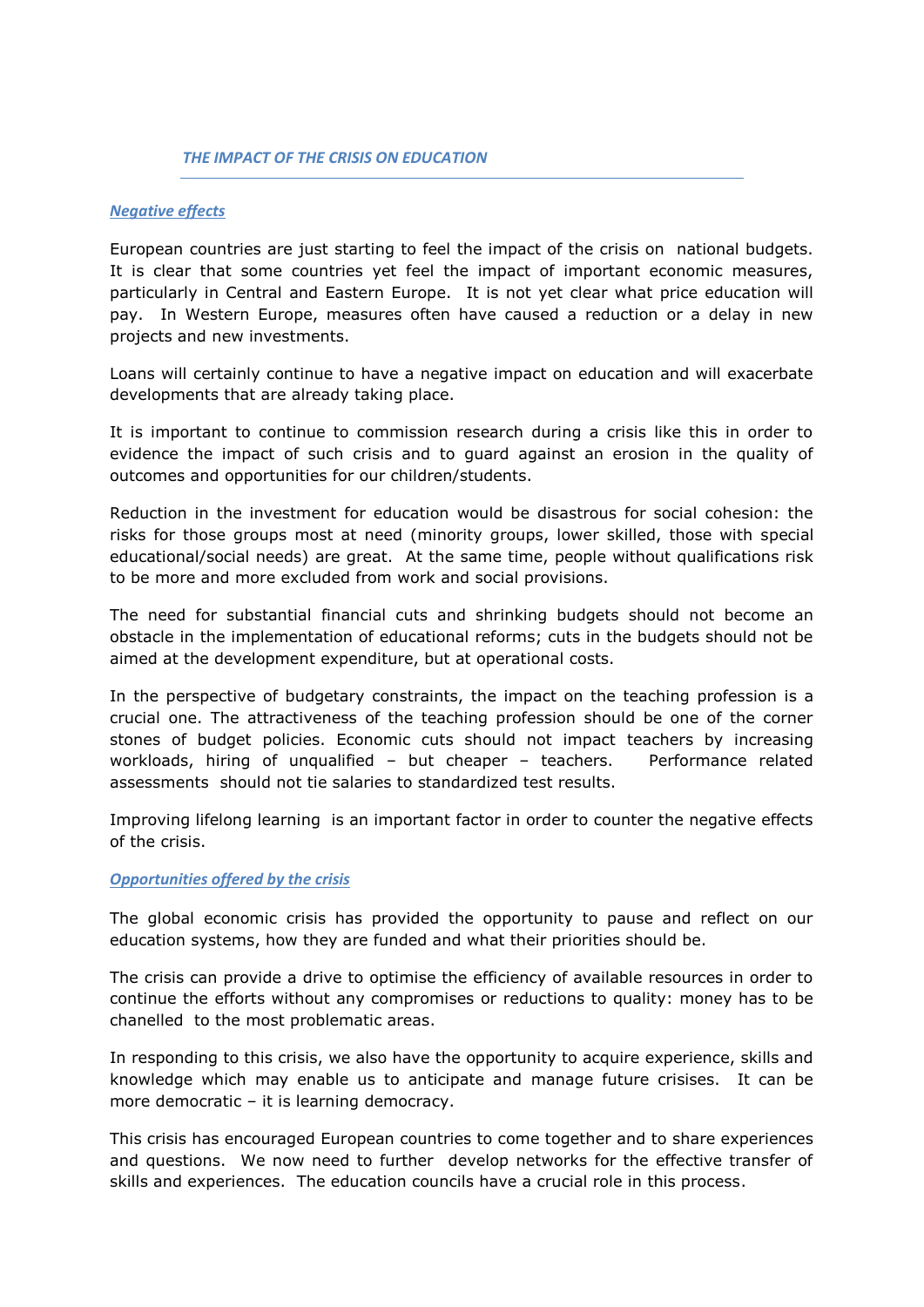The return of investments in education is an important issue in a period of crisis. Is there a true causal effect between investments in education and benefits for society?

Figures support this supposition: education and training are central levers not only in tackling the present economic crisis but also in preparing a more sustainable, social and innovative society. Research (meta analysis) shows that the rate of return to a year of education is between 7 and 9% and has increased the past twenty years.<sup>1</sup> Underperforming in education is simply too expensive: there is a clear added economic value.

Moreover, investing in education has important social returns: 5 to 9 %. Education contributes to better health and longer life expectancy; education reduces social costs of health, criminal justice and social security; education contributes to social participation and social cohesion.<sup>2</sup>

Investment in education is an investment in progress in the socio economic and cultural domains, in both the long term and the short term; results will not always be immediate.

However, research results are not always reliable and harmonized. There is a need for more meta analytical research and interpretation of the causes and effects of investments in education and human development to inform the whole community, especially during the economic and social crisis.

For education councils it is important to have and expand this evidence that education has causal effects on crime, justice.. It is a strong argument towards the government for reallocation of budget to education and training. Policy makers, employers, parents, community need to be aware of the benefits and act accordingly.

EUNEC thinks that education has to be considered as an investment, more than as a cost. National councils are well placed to argue and to disseminate evidence that proves the benefits and the returns of investments in the economic and in the social field.

1

<sup>&</sup>lt;sup>1</sup> Orley Ashenfelter, Colm Harmon & Hessel Oosterbeek (1999),

<sup>&#</sup>x27;*A review of estimates of the schooling/earnings relationship, with tests for publication bias*', Labour Economics 6, p. 453-470

<sup>&</sup>lt;sup>2</sup> Lange and Tope, '*The social value of Education and Human Capital', 2006,* Handbook of Economics of Education Volume 1, p. 459-509 and J. Huang, H. Maassen van den Brink & W. Groot (2009), 'A meta-analysis of the effect of education on social capital', *Economics of Education Review 28*, p. 454-464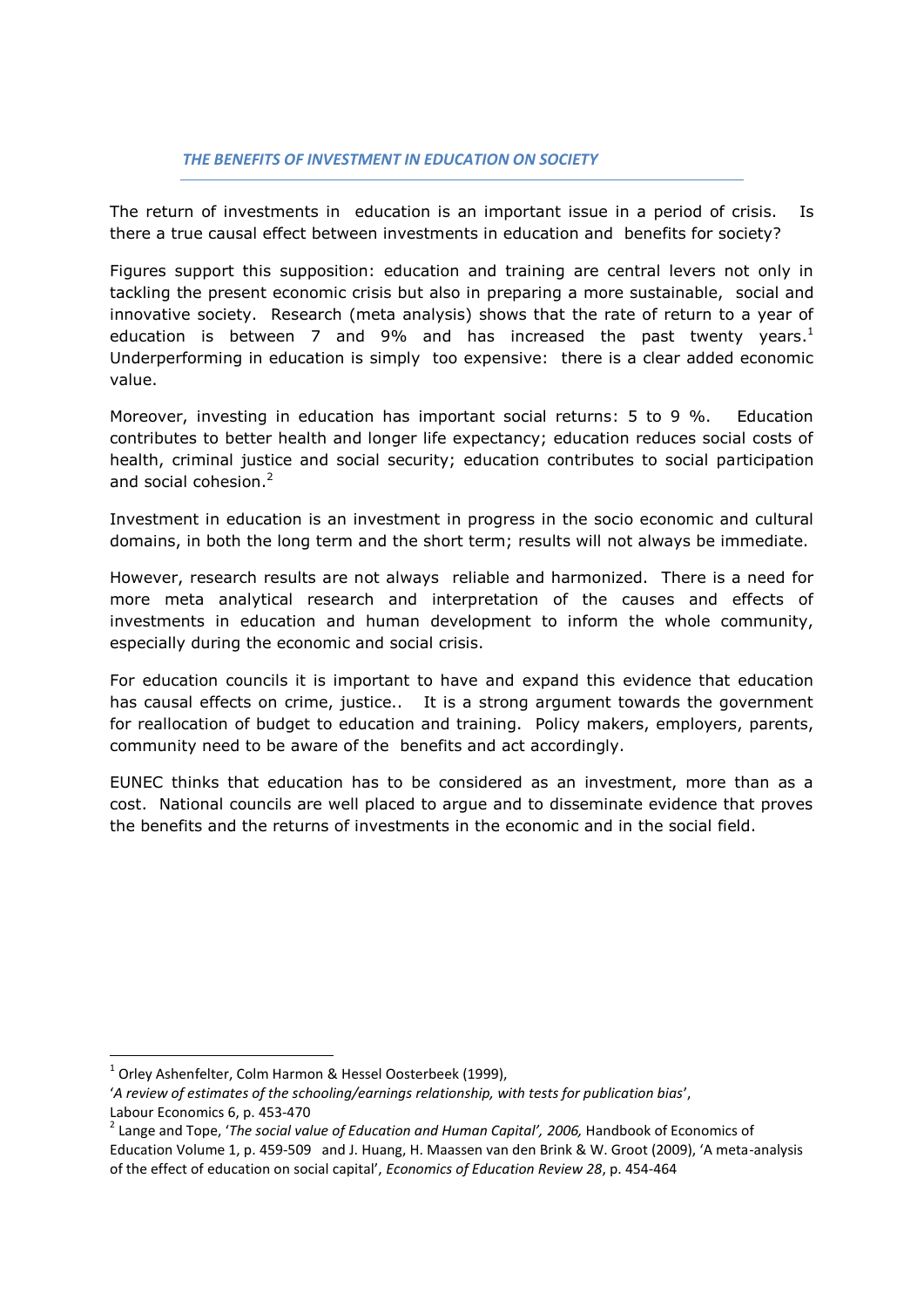# *A MORE EVIDENCE BASED POLICY WITH ADEQUATE USE OF BENCHMARKS*

As a means of monitoring progress and identifying challenges, as well as contributing to evidence-based policy making, a series of reference levels of European average performance ('European benchmarks') were agreed on by the Education, Youth and Culture Council meeting (12 May 2009). They should support the strategic objectives outlined in the Council Conclusions. These benchmarks build on the existing ones adopted under the 'Education and Training 2010' work programme. According to the Council conclusions, these benchmarks should not be considered as concrete targets for individual countries to reach by 2020. Rather, Member States are invited to consider, on the basis of national priorities and whilst taking account of changing economic circumstances, how and to what extent they can contribute to the collective achievement of the European benchmarks through national actions.<sup>3</sup>

According to the Spring Council Counclusions of 25-26 March 2010 on 'Europe 2020', there is agreement on 'headline targets', that are interrelated and mutually reinforcing. They should help measure progress achieved in implementing the strategy. While some of these targets are reflected in EU legislations, the others are not of a regulatory nature and do not imply burden-sharing ; they represent a common aim to be pursued through a mix of national and EU level action.<sup>4</sup>

# *Benefits*

A lot has been achieved thanks to the European Union benchmarks: they launched the debate, they put important issues prominently on the agenda (early school leaving, participation in lifelong learning,..). The targets have stimulated policies; at least they opened up the narrow national perspective.

In order to justify the spending on education, benchmarks play an important role (accountability of the education system).

The method of benchmarks and indicators is useful as a reference; individual nations can use them as tools for their development and learn from each other.

#### *Pitfalls*

1

Benchmarks are an instrument for comparison, but cannot be considered as a value in se. Benchmarks should reflect the complex reality of education. By nature, benchmarks inform about what is at the surface: they don't show that progress can be made underneath, in the quality of education. Benchmarks can therefore not replace critical analysis.

The indicators and benchmarks have to be based on research. Policy and research should be more connected in this area. There is a need for internationally comparable data. In this respect EUNEC welcomes the work on ICCS (International Civic and Citizenship Education Study).

Benchmarks should not only reflect the actual achievement of the Member States, but also the progress that was made according to their different starting positions.

<sup>&</sup>lt;sup>3</sup> [Council Conclusions on a strategic framework for European Cooperation in education and training \(ET 2020\)](http://www.consilium.europa.eu/uedocs/cms_data/docs/pressdata/en/educ/107622.pdf)

<sup>&</sup>lt;sup>4</sup> [European Council Conclusions on 'Europe 2020': a new European strategy for jobs and growth](http://www.consilium.europa.eu/uedocs/cms_Data/docs/pressdata/en/ec/113591.pdf)